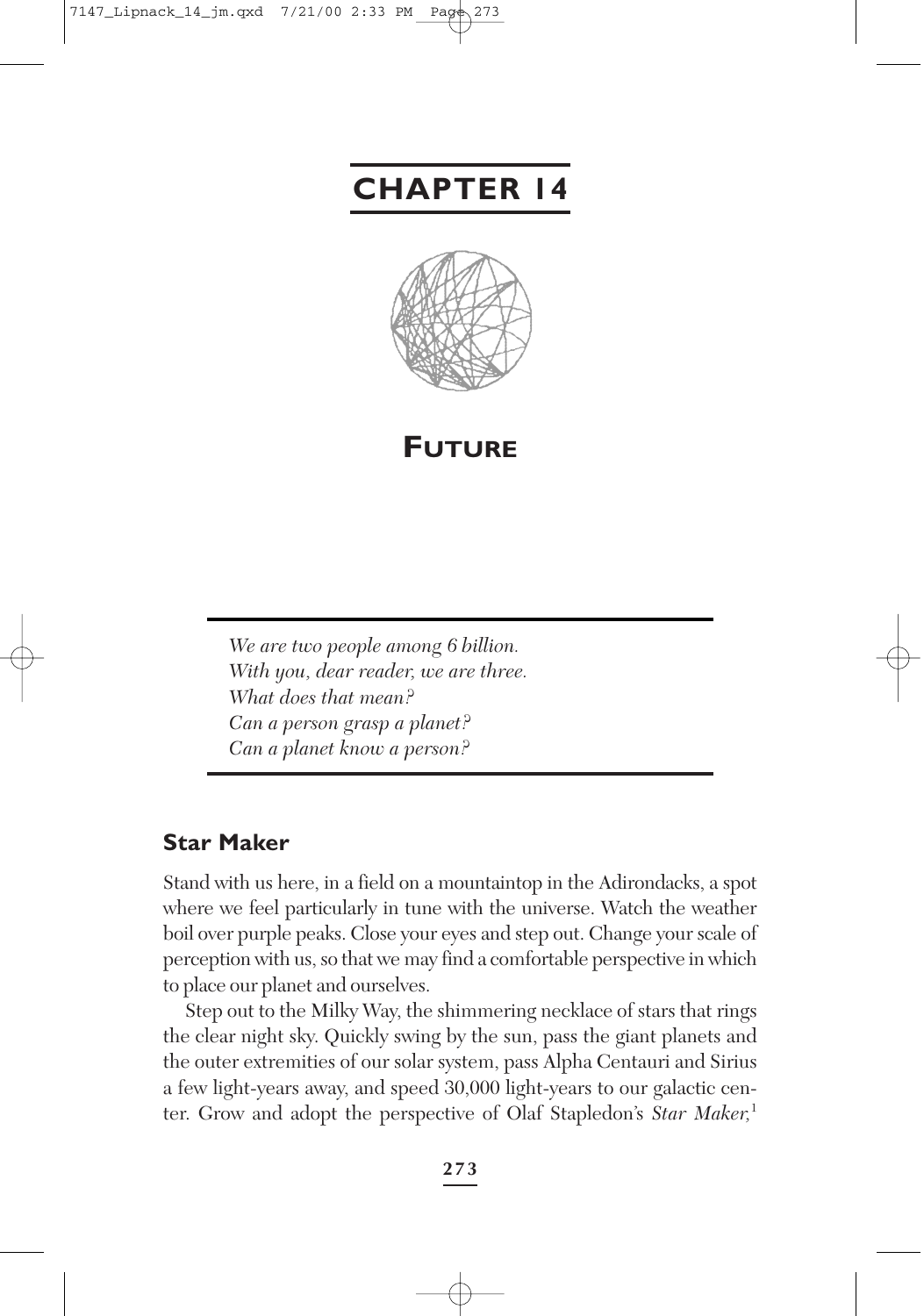become the brilliant spiraling association of 400 billion suns in a disk 100,000 light-years across that is the Milky Way.

See, close by, the minigalaxies making up the Magallanic Clouds, and our neighboring galaxies Sculptor and Fornax, part of our little local group, which extends out about 2 million light-years to include the beautiful Andromeda. Play, then, as part of our local group, with other supergalaxies, such as nearby Virgo, Perseus, Coma, and Hydra.

Raise your gaze yet farther, and look to the rims of the universe. Stretch your galactic mind to encompass your 100 billion brothers and sisters, each a bright being averaging 100 billion stars.

Ancient Hindu scripture says that our universe may be but an atom in another universe, a mote in another god's eye. But we have gone far enough to recognize our Milky Way as an individual among other galaxies that together form groups in a larger environment of cosmic groups.

So now, returning to the dense core of our own galactic perspective, look outward across your gracefully spinning body, past the Sagittarius Arm, farther out to a back eddy nestled in the Carina-Cygnus Arm, and focus on the small, second-generation star that humans call the Sun.

As we turn our perspective and sense of scale back toward the human home, passing Altair and Procyon and finally Alpha Centauri once again, notice that the solar system as a whole looms in the distance and takes on the appearance of individuality against the relative emptiness of intragalactic space. The whole system of stars, planets, satellites, comets, and encompassing energies is an entity in the galactic association of solar systems.

Parked outside Pluto's orbit, the Star Maker might wonder about the complexity of this integrated solar animal, *5 billion* years old. A glance at the solar subsystems confirms the suspicion of intelligence indicated by the profusion of nonrandom radio signals that fill the inner solar space and that even now leak into galactic space. As our perspective narrows to the source of these signals, we approach the third planet.

Although still young, the brain of the solar system, the earth, already has 6 billion neurons and is rapidly growing more. Remarkably, as we zoom in on the pulsing marbled orb that constitutes the seat of solar intelligence and examine one of the billions of elements of this emergent planetary brain, we enter yet another cosmos. Each planetary neuron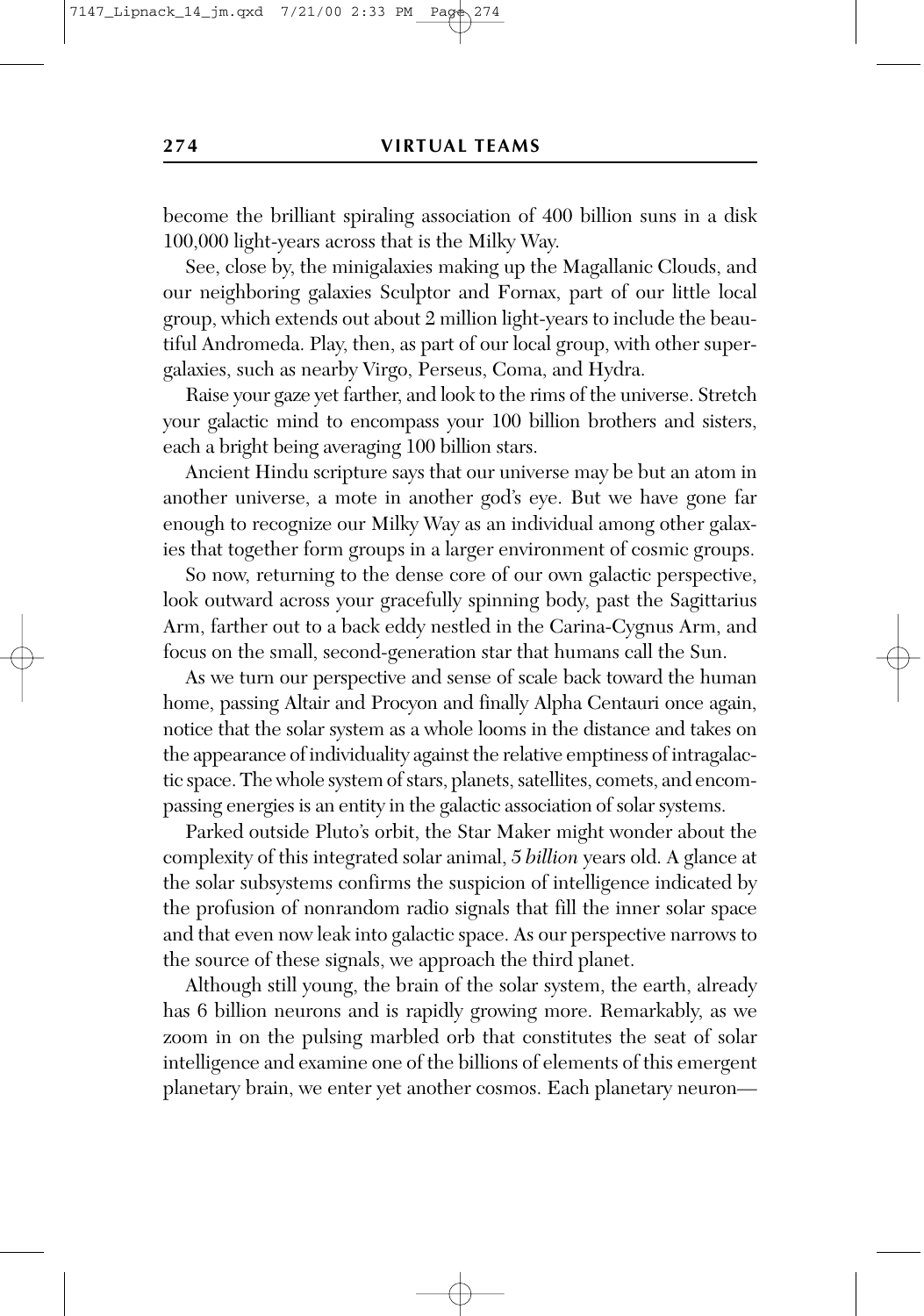a person, a human being—has a brain with something like 10 billion neurons, each neuron capable of perhaps 50,000 connections.

You are home.

Right now the natural limits, smallest to largest, of human networking are at minimum one of us alone and at maximum all of us together a range from one person to six going on seven billion people at the turn of the twenty-first century.

Certain large numbers are sometimes breathlessly advanced to illustrate unimaginable complexity: neurons in the brain, people on the planet, stars in the galaxies, galaxies in the universe—individuals and billions all. Using a third-grade-arithmetic trick, cancel out all the billions and review the cosmic journey:

Our universe has 100 galaxies. Our galaxy has 400 stars. Our star system has a brain with 6 people. Our body has a brain with 10 neurons. Can you hold it in your hand? Universe, sun, and self?

## **Searching for Intelligence**

A single e-mail captures the spirit of projects previously unthinkable that are now under way:

Date: Sun, 26 Dec 1999 02:32:53 -0800 (PST) From: "SETI@home" <setiathome@ssl.berkeley.edu> Subject: SETI@home newsletter Dear SETI@home user: Thanks for your interest and participation in SETI@home. This is our first e-mail newsletter. With your assistance, SETI@home has been amazingly successful. 1,500,000 people in 224 countries have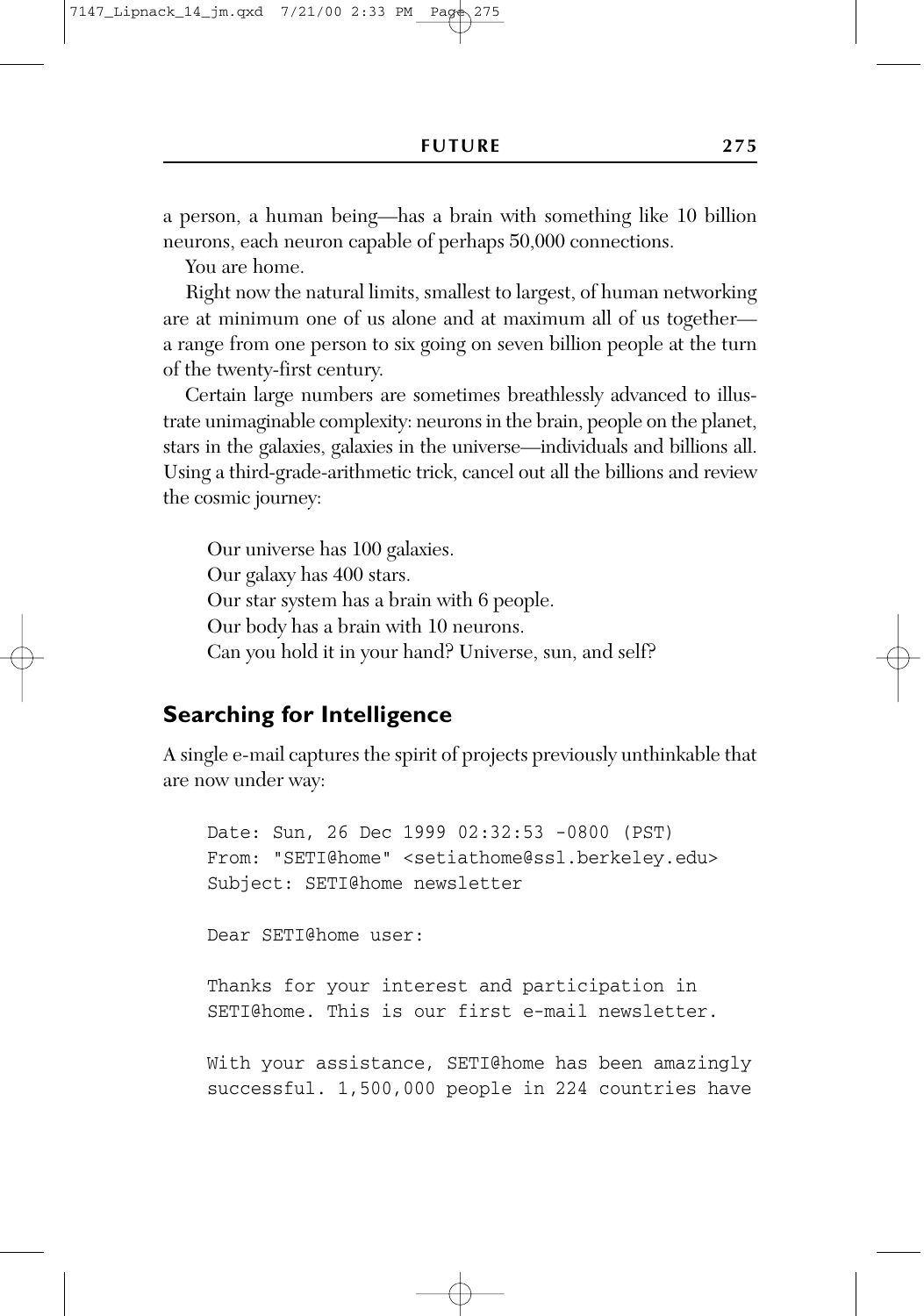downloaded the SETI@home screensaver and together they have contributed 125,000 years of computer time, with the common goal of finding the first sign of intelligent extraterrestrial life.

We've been recording data at the Arecibo radio telescope since December 1998, and most of the data through May 1999 has now been analyzed. 100 million signals have been detected and stored in our database. The second-phase processing, which rejects [hu]man-made interference and looks for "repeat" signals, will start soon. This is when we hope to actually detect an ET signal!

Furthermore, thanks to the abundance of computing power, we'll be augmenting SETI@home to look for new types of signals...

We are two of those who have downloaded the SETI (Search for Extra Terrestrial Intelligence) screen saver. In the idle time between typing these words that you read now and having a bite to eat, our computers process signals for SETI. While essentially effortless on our part, SETI could not happen without the cooperation of our 1.5 million "colleagues": a dozen companies, including Sun, Intel, IBM, and Paramount Pictures; nonprofits like University of California's Digital Media Innovation Program and the SETI Institute<sup>2</sup> itself; and, naturally given the times, Space.com.

The SETI screen saver is a project of the Search for Extraterrestrial Life Institute, physically located in Berkeley, California, where most of the research scientists and their teams are situated. But their phenomenal computing power, on which they depend, is global. By distributing packets of signals to a vast network of PCs around the world—basically to anyone willing to download a simple little processing program—SETI is able to do with its network what is simply undoable without it. SETI's purpose? It's recursive: to process signals sampled from everywhere in the universe to discover intelligent life, a potential finding made possible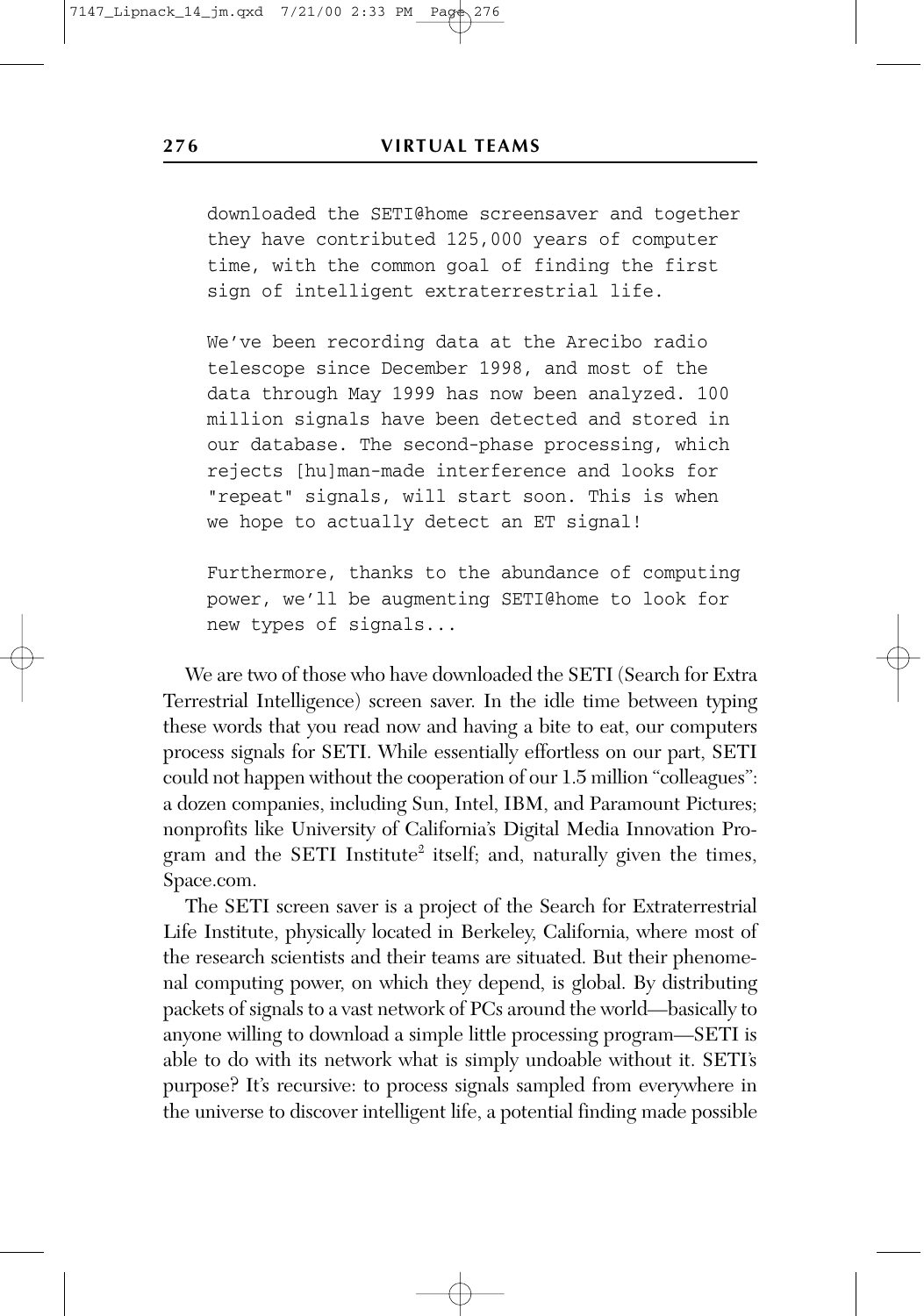by distributing processing among a sampling of the universe of intelligent machines.

## **At the Frontier**

*Cyber frontier:* We and other writers have perhaps too often used the frontier analogy with respect to cyberspace. Thus, it is worth listening to someone who has been to "the end of the earth" for a reminder of just how really appropriate it is.

John Lawrence, $3$  who organized the first UN site at the 1995 United Nations Fourth World Conference on Women in Beijing, is a fascinating character among those involved in the creation of electronic places. At one time a geological explorer for the New Zealand Antarctic Research Programme (Lawrence Peaks, part of the Transantarctic Range in Victoria Land, Antarctica, is named for him), he says today: "One simply trades one form of frontier for another. I know the feeling of stepping out onto land that no human in recorded history has stepped on. It was a feeling very similar to what cyber people are feeling now as they go out into this peculiar virtual world."

Lawrence continues, "There's an adrenaline rush as one goes over new surfaces, seeing completely new vistas that have never before been seen by the human eye. It's incredibly exciting and each person has his and her own way of coding all that. But this is different and more intriguing because explorers have gone out into new territory in physical space for hundreds of years. That particular adrenaline rush has been described for generations. But this new one has barely been described for a generation, and that's a rush in itself."

Of course, cyber explorers can be anywhere.

#### *Protecting Prairies*

Sitting in Fergus Falls, Minnesota, population 12,000, Peter Buesseler is a pioneer in the use of virtual teams who served as a key node and webmaster for the Great Plains Partnership (GPP), the initiative of 13 western states, three Canadian provinces, two Mexican states, numerous federal and local agencies, American Indian tribes, environmental and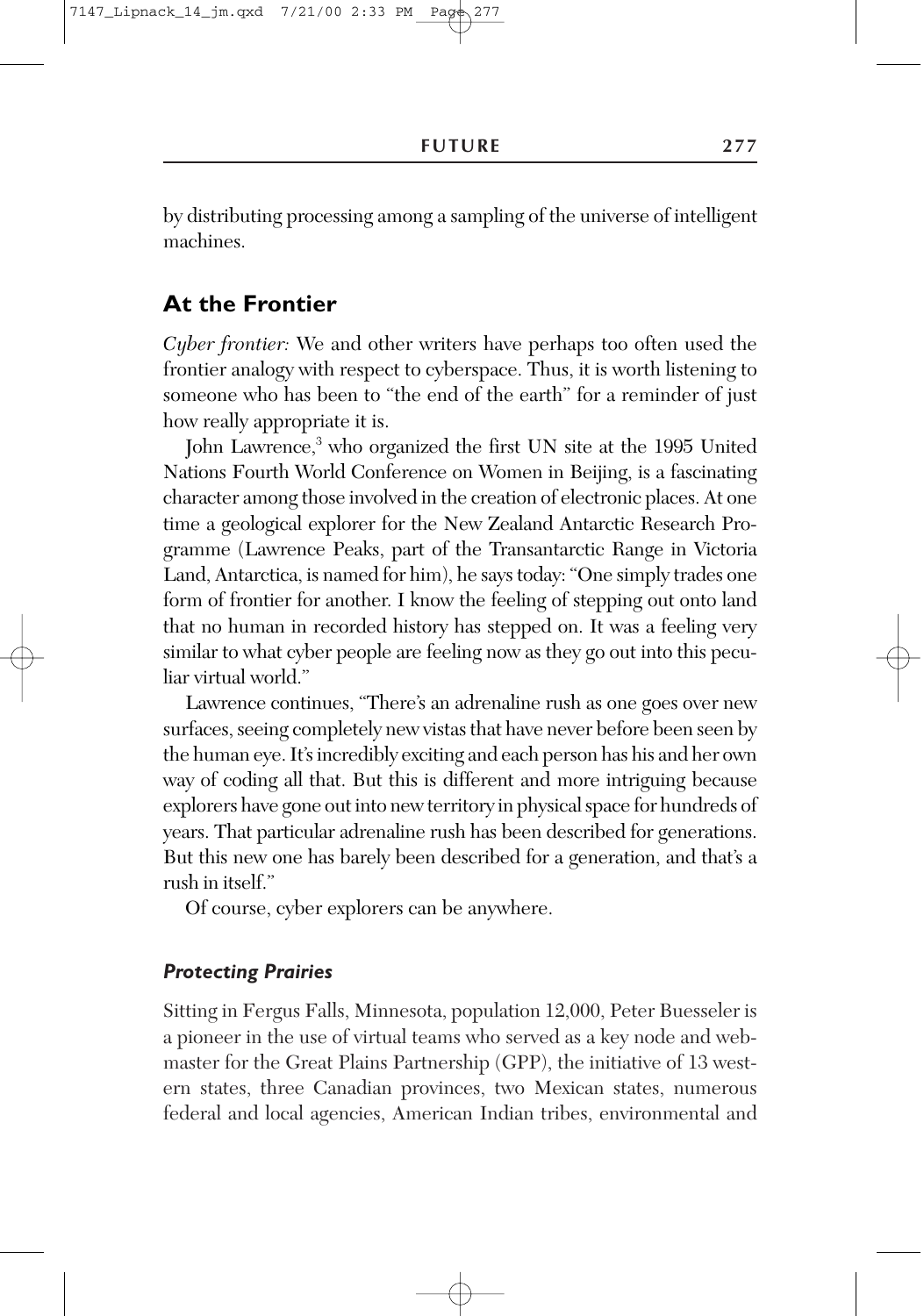agricultural organizations, businesses, and landowners concerned with the viability of the Great Plains.<sup>4</sup>

"How am I protecting prairies while I'm going around with a screwdriver in my pocket?" asks Buesseler, who is also Minnesota's State Prairie Biologist. Buesseler is friend to many Minnesotans who are trying to get online. "We're in a rural part of the country here and e-mail is not much available. I'm often involved in helping people I need to work with find out what kind of access is available to them. I talk to the telephone companies for them, and then take my screwdriver with me to their offices or homes to attach their modems."

In the mid-1980s, Buesseler could not even type. Since then he has turned himself into "a little techie," he says, in order to be able to reach the people he needs to work with. "It's a lot easier for me to do it than for them to wait three months if they made the same request from their data centers. It builds a relationship that is not as structured. We can ask each other for things that we might not think to ask each other. It's a barnbuilding type of arrangement, which gets at the core of my work."

We conduct our interview with Buesseler, along with two of his colleagues, Brian Stenquist, a strategic facilitator, and Susen Fagrelius (who has consulted to Minnesota's Department of Natural Resources), via conference call, naturally, as the three of them are 300 miles apart and we are in Boston. At one point Buesseler says, "I am sitting here mentally doodling spiderwebs which are held together and anchored at key strategic points all the way around. But the material that it takes to hold them together is pretty minor. It's both very delicate and incredibly strong at the same time. A spider can walk across it but other insects that try to walk across get entangled."

Buesseler clearly draws the analogy to the network that each virtual team spins—at once fragile but strong, unique yet constantly changing, interacting with its environment that it reconfigures to its best advantage.

"You can tell the species of a spider by the pattern of its web. Each is different, and no spider will ever make the same web twice. It's always dependent on the environment. Is it using a twig or a doorway? In the morning, it is beautiful and glistening, but it is in constant need of repair and demands a lot of upkeep. Its design is always contextual, always aware of its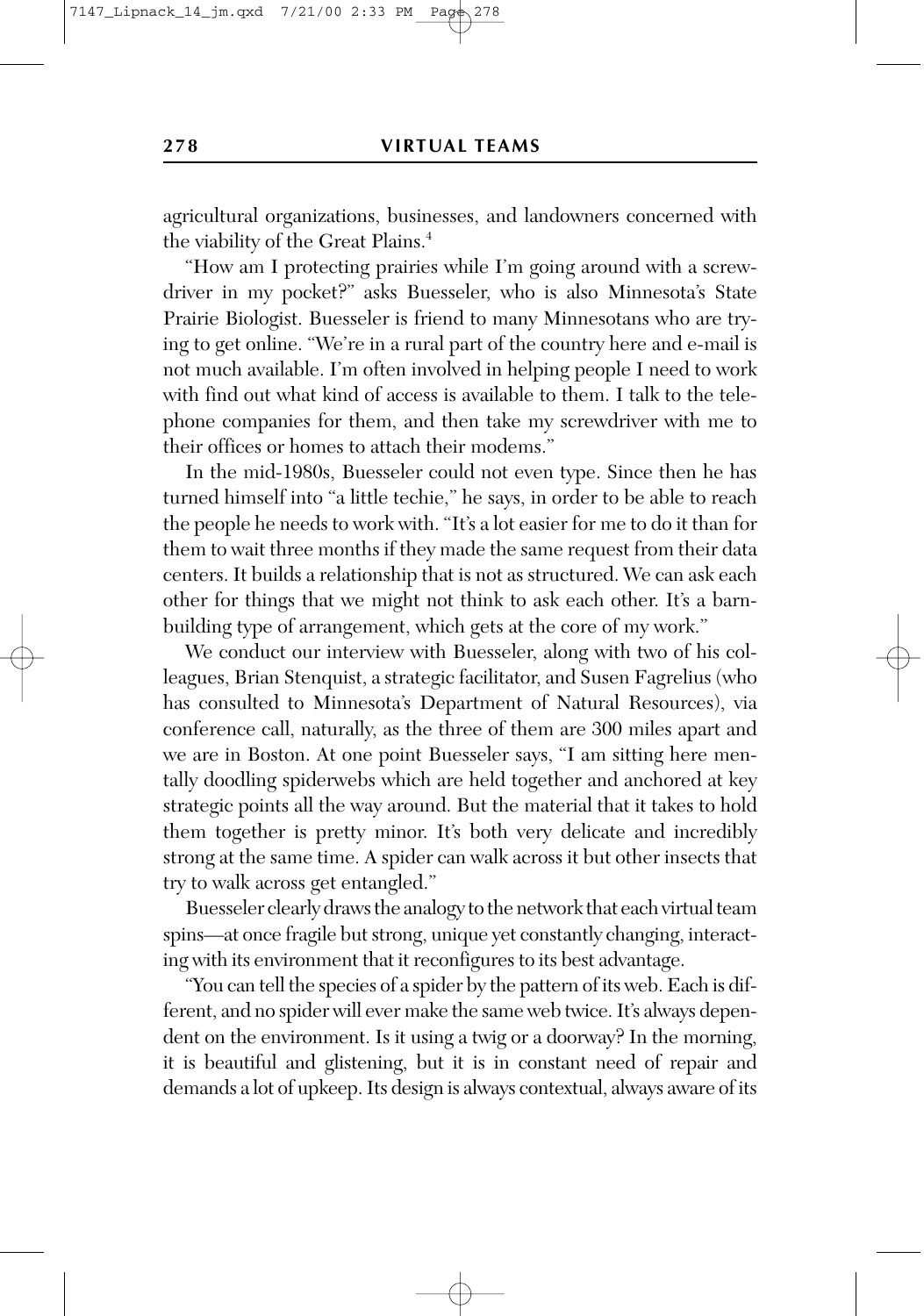environment and drawing its elements together." The same is true for virtual teams.

## **Islands of Trust**

There are islands of trust at every scale. Couples, partners, families, groups, neighborhoods, departments, communities, enterprises, regions, industries, and nations all have stocks of social capital. Company cultures are storage vaults of social capital based on their history and current dynamics. This investment is available to capitalize (or not) new relationships. Each time a new group comes together, it plants the seed for a new island of trust.

## *Accelerating Trust*

Social capital consists of relationships among people. It doesn't behave in quite the same way as physical capital. Matter, when used, degrades. Information, when used, accumulates. Unused, information loses value or becomes a weapon in the struggle to compete and control, thus increasing mistrust. Like communication, trust is very personal and yet cannot be possessed by a single individual. It takes two to create social capital.

Trust, or its lack, is an all-pervasive cross-cultural reality. All people in all cultures in all ages have depended on trust, but its value has greatly expanded in the Network Age.

- *People* fundamentally trust others—or not. A presumption of trust enables a successful strategy of collaboration to be better innovators, competitors, and survivors.
- If *purpose* is the glue, trust is the grease. Purposes operate through trust—the source of legitimacy for and the vital spark of networks. Trust enables people to establish purposes that they articulate in detail and maintain over time.
- Trust enables people to construct *links*. It undergirds highperforming organizations with the profuse voluntary communications of fast, flexible, integrated responses.
- Trust usually takes *time* to develop, and it also happens in an instant and ruptures just as fast.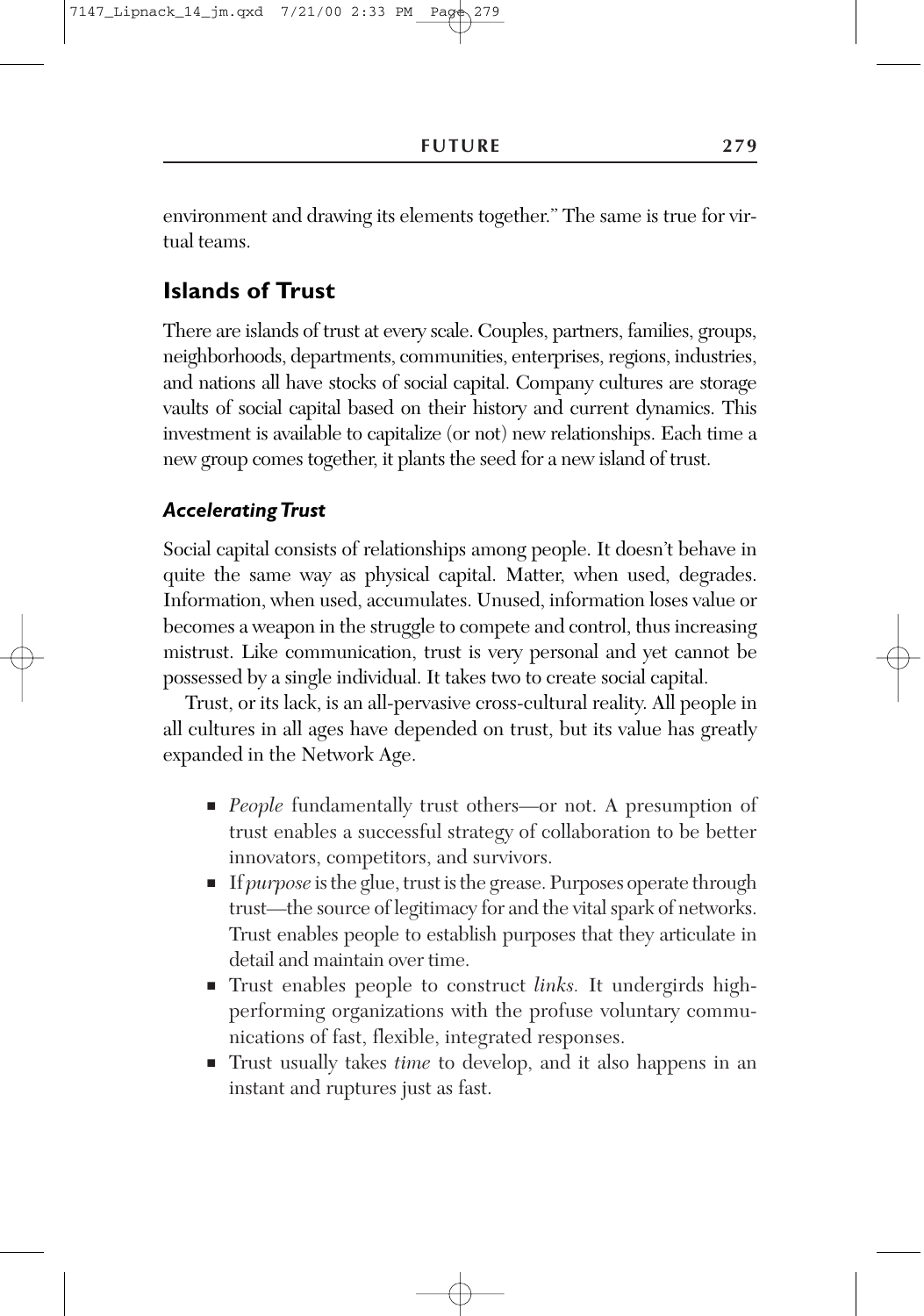The greater the trust, the lower the cost of communication and relationship building. The more extensive the network, the greater the opportunities arising from commonly held goals.

Conversely, mistrust creates difficulties at each step in developing and executing a purpose. It takes longer to arrive at common goals since suspicion demands greater specificity. Enforcement is costly in terms of legal, accounting, and inspection fees, and close monitoring is burdensome, sometimes proving fatally inflexible.

Among the ebbs and flows of turbulence and quiet come some defining moments—usually unexpected and often unwelcome. Crises often precipitate positive feedback loops in social capital—either viciously or virtuously. The vast Mississippi River floods of 1993, for example, drew upon and reinforced the hard-won prairie values of neighborly help. Awful as the rising water was, the flood also washed in a new wealth of social capital formed by countless helping hands as some compensation for the damage. Recovery from natural disasters, increasingly (and sadly) more prevalent, requires social capital.

Social capital is continuously accumulating or degrading. It increases and decreases through dynamics of history, circumstance, crisis, and creativity.

> *In the Network Age, horizontal connections explode. Winners in the twenty-first century—companies, countries, and people—will be those with the greatest social capital.*

All islands of trust, large or small, are embedded in larger environments of relationships that themselves represent stocks of social capital. Social fabrics can be rent by disasters—natural and otherwise, from an oil spill (Valdez) to a nuclear meltdown (Chernobyl) to hurricanes (Hugo) that threaten the health of communities and families; by migrations and refugees; and by rippling layoffs that destroy economic and personal stability. Relationships are difficult to maintain as physical infrastructures deteriorate, inhibiting travel and communication. Poverty creates isolation, violence and fear, dependence, and lack of access to connections.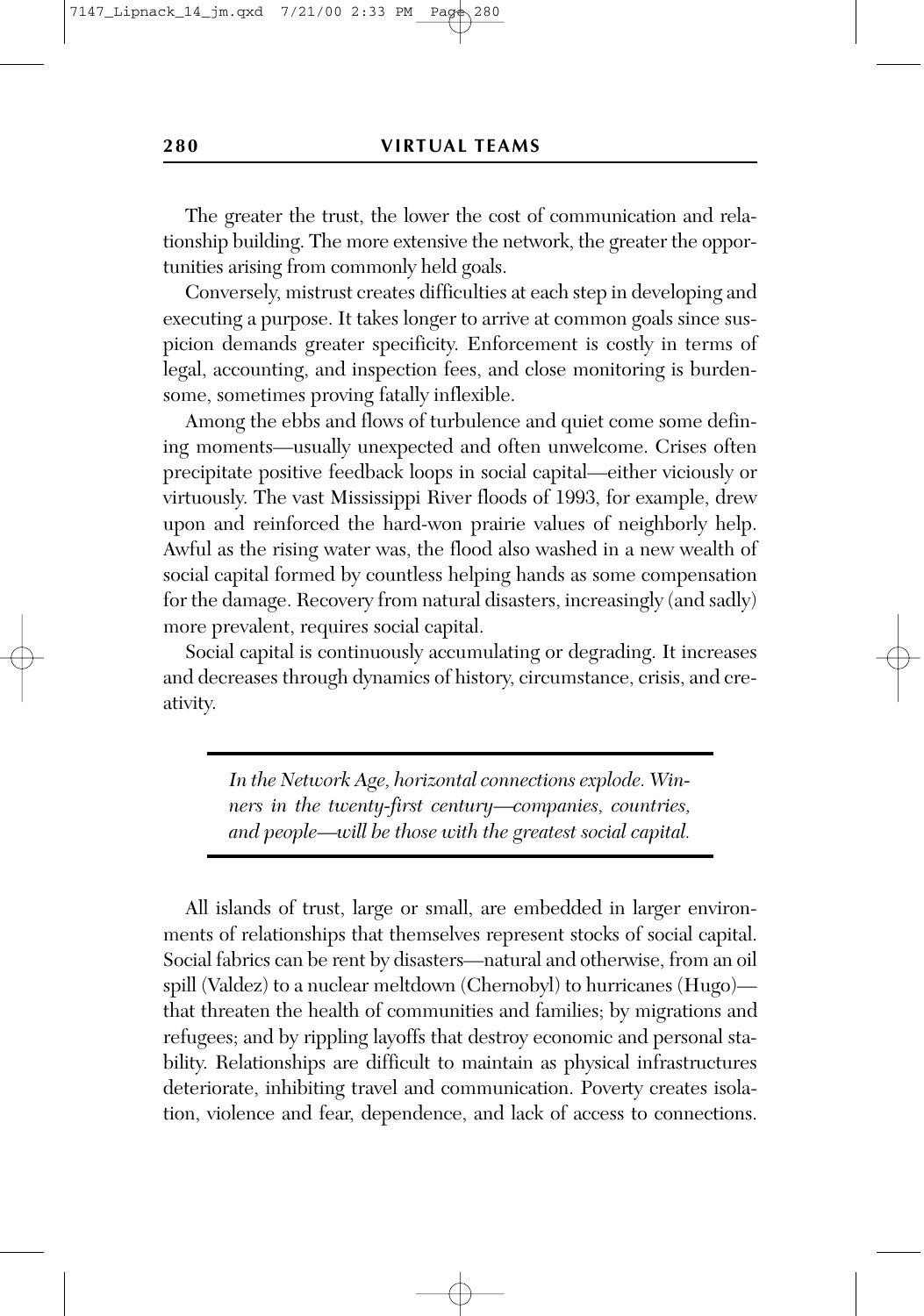Most corrosively, poverty reaches into all communities and undermines and attacks social wealth.

The key to a society's ability to generate social capital lies in its practice of equality—political, social, and economic. Equality is under siege by the powerful global trend of an evolving two-class society, 20 percent wealthy and 80 percent poor, both within and among nations.

We have to reverse this widening disparity to reap the benefits of cooperation on a global scale. To do so, John Evans, chairman of Torstar, the parent company of Canada's largest newspaper, *The Toronto Star,* says we need "a new investment of social capital in community [and] new networks of civic engagements, involvements and commitments from individuals, private groups, corporations. . . . 'A society that relies on generalized reciprocity and mutual assistance is more effective than a competitive, distrustful society.' "5

Access to the net initially has created a digital divide of haves and havenots. A social choice, not a technological imperative, rules here. The real cost of the divide is in computers and local connections, not in available information. Technology costs are plummeting, as they have for decades, while new technologies are rapidly increasing the ways people can connect to the net. The fundamentals of this new platform for human interaction support the possibility of access for all without regard to physical location, appearance, or class.

#### *A Matter of Survival*

Ross Ashby's "Law of Requisite Variety"<sup>6</sup> is one of the most famous systems principles. In essence, the law says that for a system to survive, it needs to be at least as complex as its environment. As the environment becomes more complex, the system—whether an organism or an organization—learns and adapts, handling more complexity. Otherwise, sooner or later, it dies.

As our world becomes more complex, faster paced, and more global, we need to smarten up. Growing smarter means incorporating more variety, gaining access to what's happening, and intelligently connecting bits of knowledge to anticipate the future. Organizations must incorporate even greater diversity to survive and thrive as the pace speeds up. More com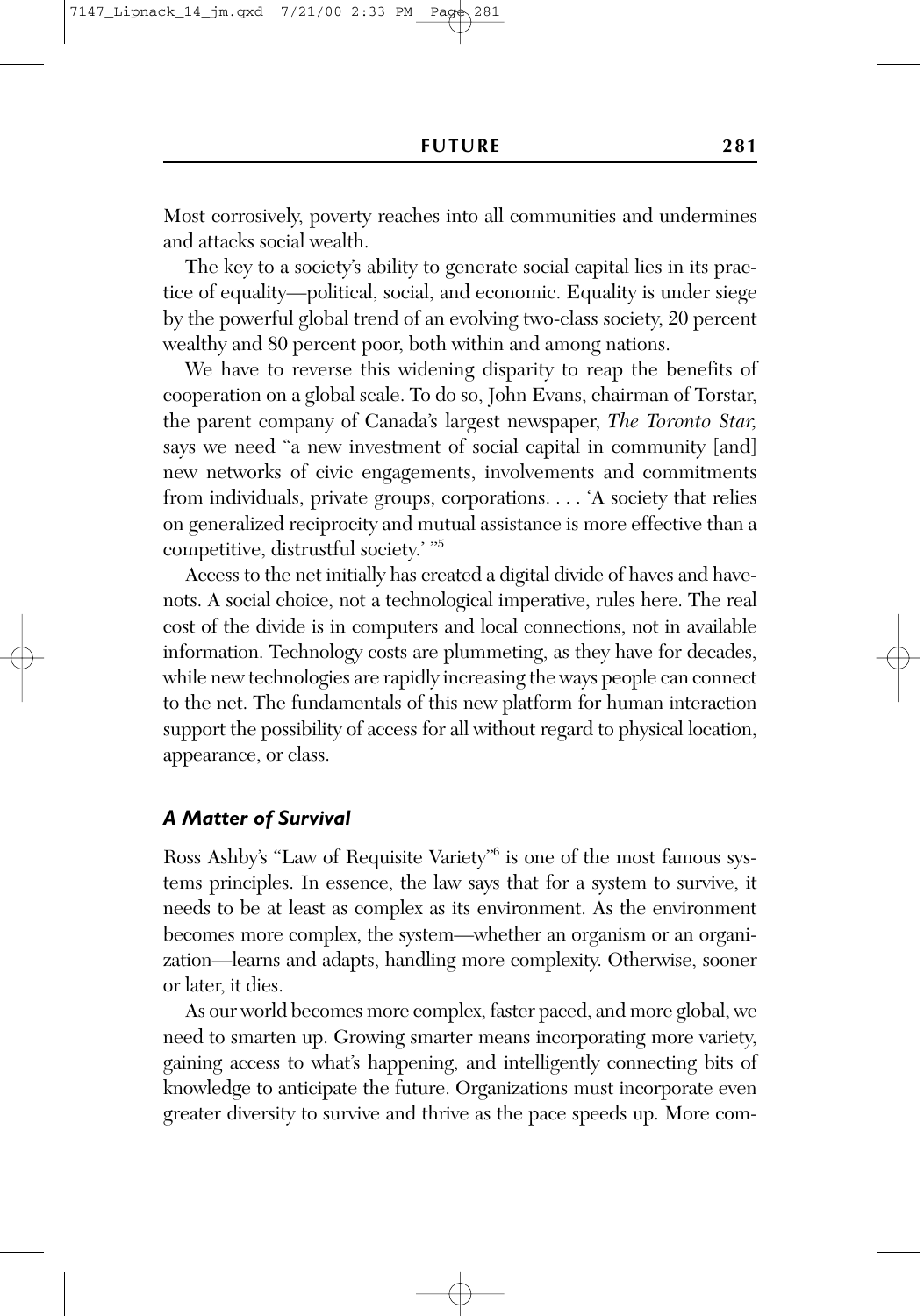plexity compels more organizations to develop networks to increase their social capital.

Networks incorporate diversity and carry reciprocity across boundaries and borders of every scale and scope. Wide-ranging webs provide the amplifying effect that social network analyst Mark Granovetter calls "the strength of weak ties."7 He shows how connections at the edges of people's networks, rather than conversations in their core cliques, boost the effects of innovations, ideas, and opportunities.<sup>8</sup>

> *Boundary-crossing networks and virtual teams decrease the cost of transactions, open new channels of cooperation, and expand social capital, allowing new patterns of trust to develop.*

Virtual teams provide extra value beyond accomplishing specific goals like developing a new chip. By bringing people together to pursue shared aims, they add to the stock of social capital. Even when people participate in networks that fail, they frame new relationships and bank trust that they can draw upon in the future.

#### **The Biological Internet**

"Trust is really essential," says Frank Starmer who for many years has led a global scientific team, with labs in more than 30 countries, comprising people who rarely if ever meet face-to-face.<sup>9</sup> "For a group to be creative, it must have trust. Islands of trust do not have to be vast to be vital.

"It's essential to develop a level of trust where you can say anything and not regret it or feel that it will come back to haunt you," Starmer says. "Only then are all the communication paths open. No one is wasting time trying to decide whether to say this or that. Complete openness and freedom lead to unconstrained thinking, which leads to good science or good art or good whatever you're doing.

"Collectively, we feel stronger as a team than we do as individuals. Otherwise, we'd drop out of the group. There'd be nothing to gain.